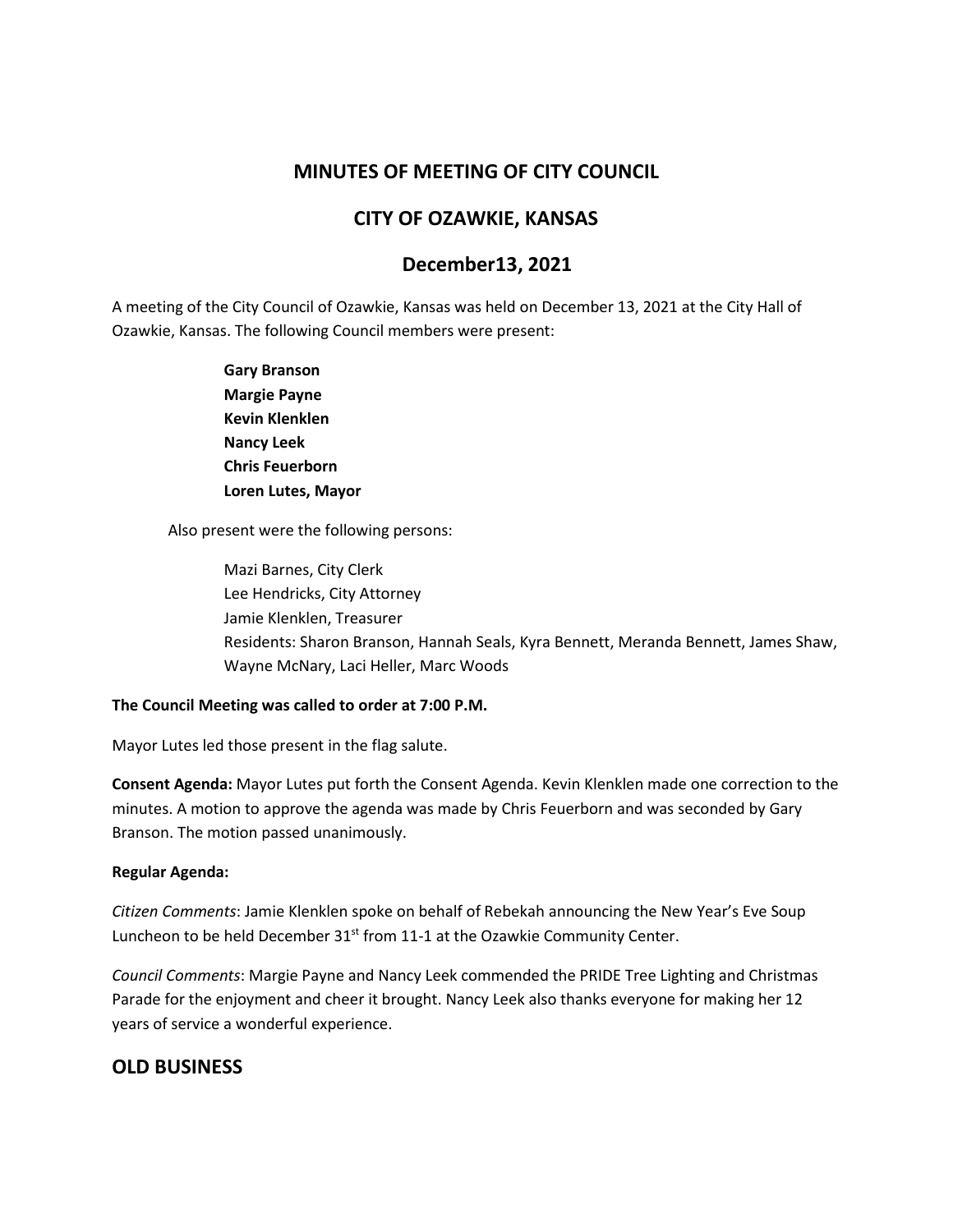## **a) FEMA BRIC**

Christy Crews is currently in the process of writing up the proposals for the three projects, these are due by the End of December 2021. The geological survey for the Lagoon Project came back and neither of the two sites tested are currently acceptable. One site has sand in it and the second site has sandstone and water present. A third site is being considered and we are consulting with our engineers to look at a possible work around for the existing problems. The Generator Project will work but has come back slightly over budget. The generator originally planned to be placed at the city shop will instead be moved to the township building. The Drainage Project came in under budget with the only change being that we went from having 2 collection sites to 5 collection sites and have straightened out the tubing.

#### **b) Tractor Needs**

The tractor has broken down after its initial fix. Gary Branson has contacted Coleman Equipment and discussed the issue. Colemans has agreed to pay half of the pickup cost to bring the tractor back for additional repairs. A motion to have the tractor repaired before making any further decisions was made by Kevin Klenklen and was seconded by Nancy Leek. The motion passed unanimously.

## **c) Restroom Project**

The Pre-Bid Conference was held and had 3 potential contract bidders in attendance. The Bid opening will be January 13<sup>th</sup> at 2pm.

#### **NEW BUSINESS**

#### **a) Lift Station Pump & Bracket Replacement**

Lift Station 1 needs a new grinder pump as well as a new bracket plate. Douglas Pump will supply and install the new items at a proposed cost of 24500.00. Kevin Klenklen recommends looking into contracting with a company to have quarterly service done on the lift stations to prevent future problems. A motion to approve the purchase was made by Gary Branson and was seconded by Margie Payne. The motion passed unanimously.

#### **b) Adopt Plan 1225**

In order for the city employees receiving health insurance to be able to make the payments pre-tax rather than post-tax the city must adopt a Flexible Benefit Plan Section 125. A motion to adopt a Section 125 Plan was made by Margie Payne and was seconded by Chris Feuerborn. The motion passed unanimously.

#### **c) Storage Building Improvements**

The City Inspector put forth a few options to fix the existing moisture problems in the city storage building problem. The mayor recommends moving forward with putting in a properly sized exhaust fan as well as replacing the existing conduits for the doors with a material that will not rust. He also made an additional recommendation to add lime to the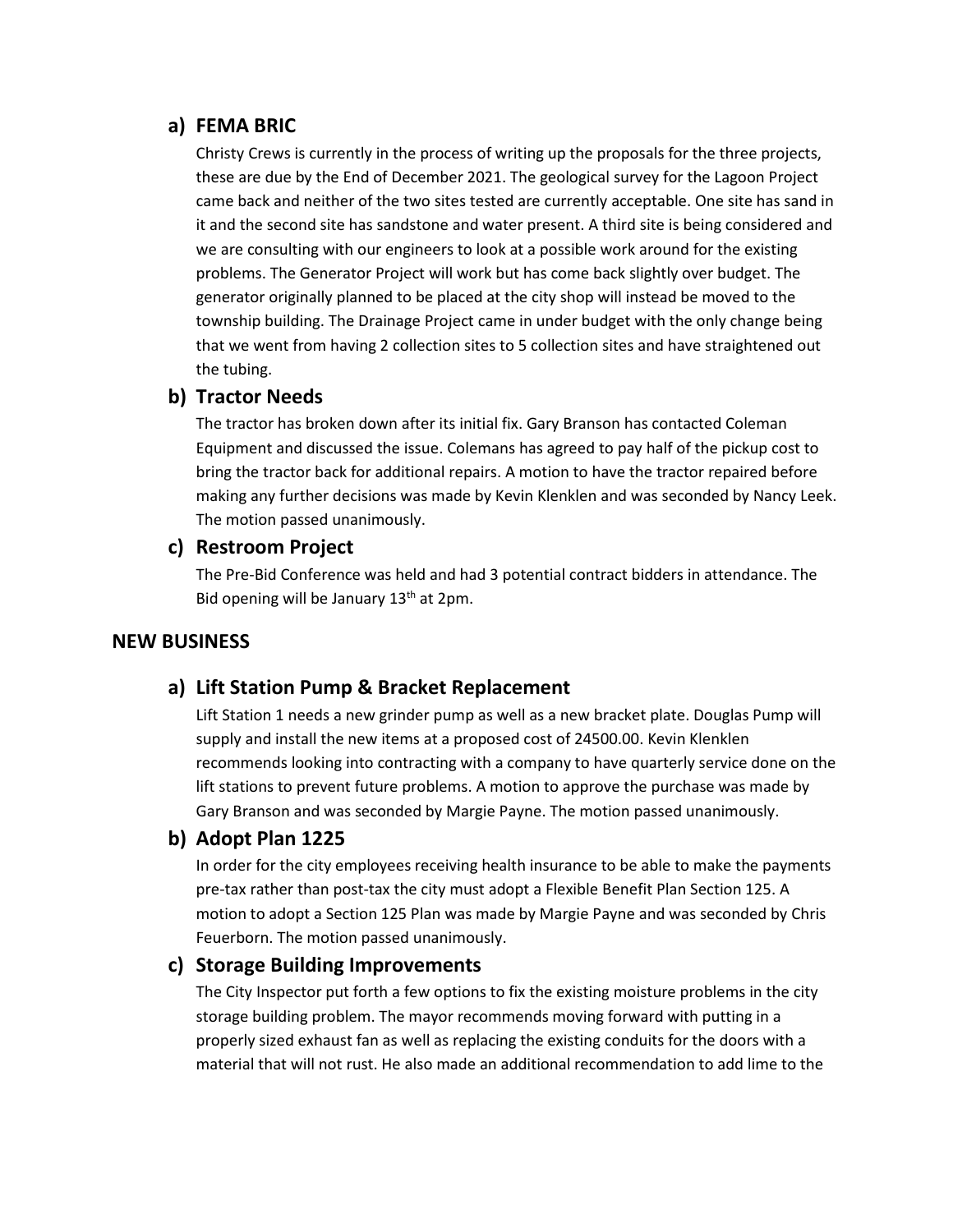floor to help as well. A motion to move forward with these changes was made by Kevin Klenklen and was seconded by Chris Feuerborn. The motion passed unanimously.

#### **d) Water Rate Study**

The Mayor recommends the City Clerk conduct a Water Rate Study of the surrounding towns in Jefferson County. Kevin Klenklen made an additional recommendation to contract with a company to perform Water Tower maintenance and upkeep. A motion to approve the Water Rate Study was made by Gary Branson and was seconded by Kevin Klenklen. The motion passed unanimously.

### **e) P & Z Resignation**

A motion to approve the Resignation letter received from Bruce Tillery was made by Margie Payne and was seconded by Chris Feuerborn. The motion passed unanimously.

#### **f) P & Z Appointment**

The mayor received a letter of intent to join the Planning and Zoning Committee from Steve Curran. The mayor appointed Steve Curran to the Planning & Zoning Board. A motion to approve the Mayors appointment of Steve Curran top the Planning and Zoning board was made by Gary Branson and was seconded by Nancy Leek. The motion passed unanimously.

#### **REPORTS**

#### **a) Mayors Report**

The Mayor presented Nancy Leek and Margie Payne with Certificates of Appreciation for their many years of dedicated service to the City of Ozawkie. The Mayor informed the council that after discussing the cost of extra concrete needed in our water building project that they should pay part of it due to it being an error on their part, they paid the full amount of \$3264.00 for the extra concrete. The mayor Reported AccuFund will be up and running as the sole software for the city starting January  $1<sup>st</sup>$  2022 with the exception of the time clock and web payment sections that are still being worked on. Additionally, the mayor reported the city having fixed 5 water leaks in the past week including a large main break. Currently the city holds 4 credit cards each with a \$1000 limit on them. The mayor recommends increasing the limit to \$2000 for Frank and Mazi's cards to avoid future purchasing problems. A motion to approve the credit card limit increase to \$2000 on these 2 cards was made by Gary Branson and was seconded by Chris Feuerborn. The motion passed unanimously.

## **b) Planning & Zoning**

Planning and Zoning received a permit for a portable shed at 808 Kansa Dr that had already been put up, they saw no existing issues at the time and approved the permit, however Gary Branson discovered the shed is on an easement. The Mayor recommends taking no action at this time. Let the minutes reflect the City attorney feels the shed should be taken down and moved for re-approval. The City Inspector would like an affidavit of code compliance to be added to the building permits that require the residents to sign saying they will comply with all ordinances and codes of the city. A motion to approve the Affidavit of Code Compliance